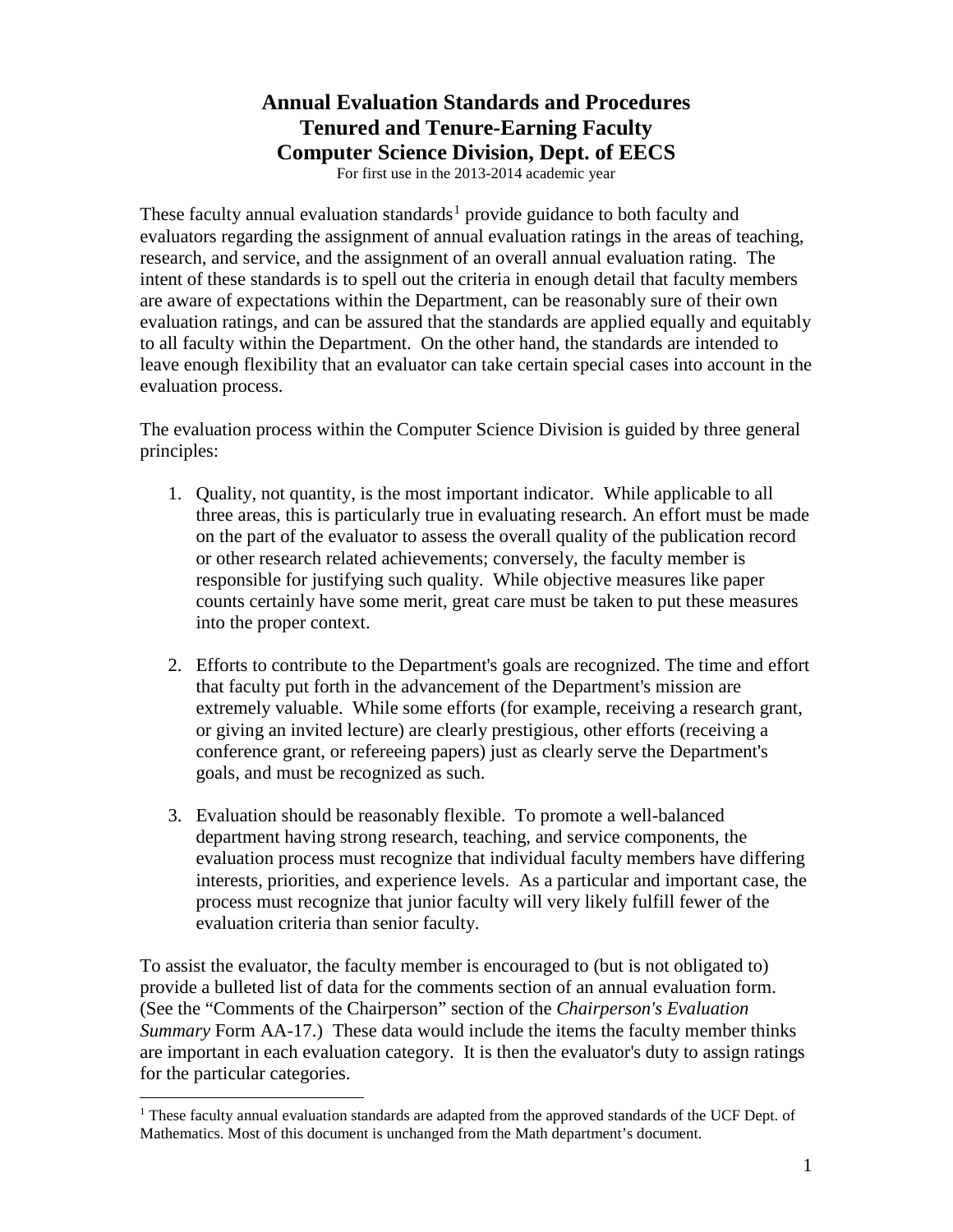In assigning ratings in each category the notions of leadership roles and participatory roles are general (but not sole) delineating factors between an Outstanding rating and an Above Satisfactory rating. Likewise, the ratings of Satisfactory and Unsatisfactory may be determined by a willingness or unwillingness to perform assigned duties. At no time shall a faculty member receive a rating below Satisfactory in a given category if no assignment was made in that category.

In general, it is the faculty member's responsibility to properly document activities and accomplishments that contribute to the evaluation ratings. While the evaluator may be lenient across the board in enforcing this, he or she is only required to weigh activities and accomplishments that are presented to him or her. In the case of disagreement or grievance, the evaluator may request and must consider any additional evidence presented to him or her.

#### **OVERALL RATING**

This document is based on the typical assignment of tenure-track faculty, which includes three courses per academic year, a significant research assignment, and a much smaller service assignment.

| Overall                   | <b>Teaching</b>             | Research    | Service     |
|---------------------------|-----------------------------|-------------|-------------|
| Outstanding               | At least AS                 |             | At least AS |
|                           |                             | At least AS |             |
| <b>Above satisfactory</b> |                             | At least S  | At least S  |
|                           | AS                          | At least AS | At least S  |
|                           | At least S                  |             | At least S  |
| <b>Satisfactory</b>       | At least S                  | At least S  | At least S  |
| <b>Conditional</b>        | At least one conditional    |             |             |
| <b>Unsatisfactory</b>     | At least one unsatisfactory |             |             |

The overall rating will be determined based on the following format.

Faculty who has additional assignments in service such as the associate chair, graduate coordinator, and undergraduate coordinator will be evaluated appropriately.

To handle unusual and unanticipated circumstances the evaluator may adjust the overall rating of a faculty member upward. The reasons for this should be noted on the evaluation form.

It is important to note that, in the following guidelines, research is formatted differently than teaching and service. The reason is that teaching and service have assigned duties and uniform expectations, whereas research varies widely among faculty.

In the research section specific mention is given to publications. In computer science, there are many ways that authors are listed. Often, students' names are first followed by advisor, and in some subareas often lead author denotes lead responsibility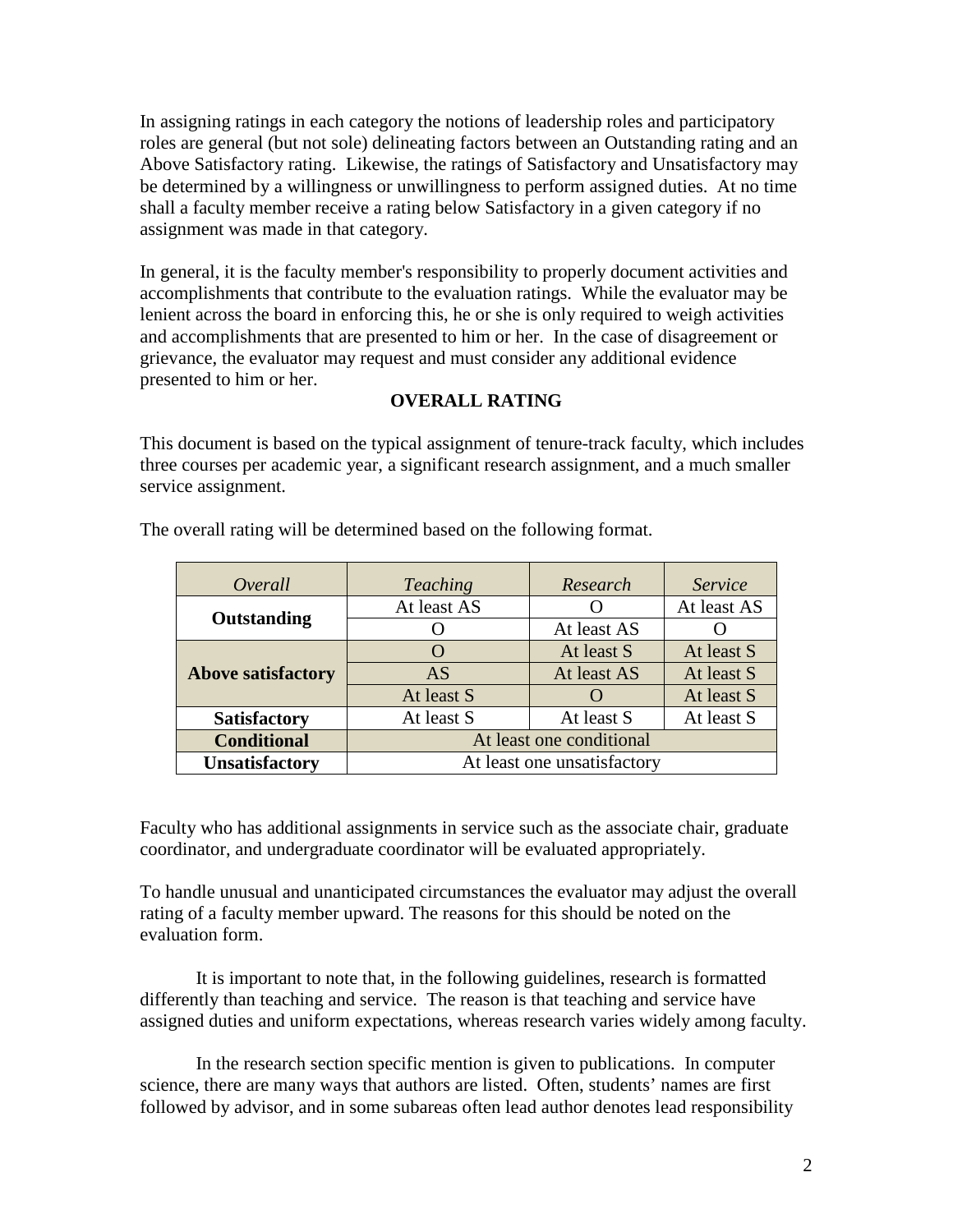for the paper. Additionally, for co-authored papers all authors are each given 1 full paper credit.

### **TEACHING**

#### **Outstanding (Leadership)**

The requirements in the satisfactory category must be met, in addition to the following. Below are examples of activities that can earn an outstanding rating. At least one of them is required for this rating.

- Supervise to completion an honors in the major undergraduate thesis
- Receive a UCF or a national teaching award.
- Author a textbook, a workbook, a course manual, or software that support instruction. Authoring a graduate textbook may qualify for multi-year credit.
- Outstanding student or peer evaluations while maintaining high academic standards. This can be based on a number of factors, including grade distributions and tests.
- Evidence of exceptional teaching effectiveness.
- PI/co-PI on an external educational grant. Credit given for the duration of the grant.
- Develop a new course.
- Leadership in a major teaching project.
- Give a workshop on teaching at the University level or nationally.
- Implementation of educational initiatives such as those encouraged in NSF grants

#### **Above Satisfactory (Participation)**

The requirements in the satisfactory category must be met, in addition to the following. Below are examples of activities that can earn an above satisfactory rating. At least one is required for this rating.

- Supervising Undergraduate or M.S. research.
- Supervise a Ph.D. dissertation or M.S. thesis past a milestone.
- Supervising independent study.
- Conducting and delivering seminars to enhance student learning, for example, weekly research lectures specifically targeted to student audiences,
- Submission of educational grant proposals
- Developing additional materials to support existing courses, e.g. web component for course
- Evidence of significant efforts to improve student learning, e.g. developing innovative pedagogy, attending teaching workshops
- Above satisfactory student and peer evaluations while maintaining high academic standards

#### **Satisfactory**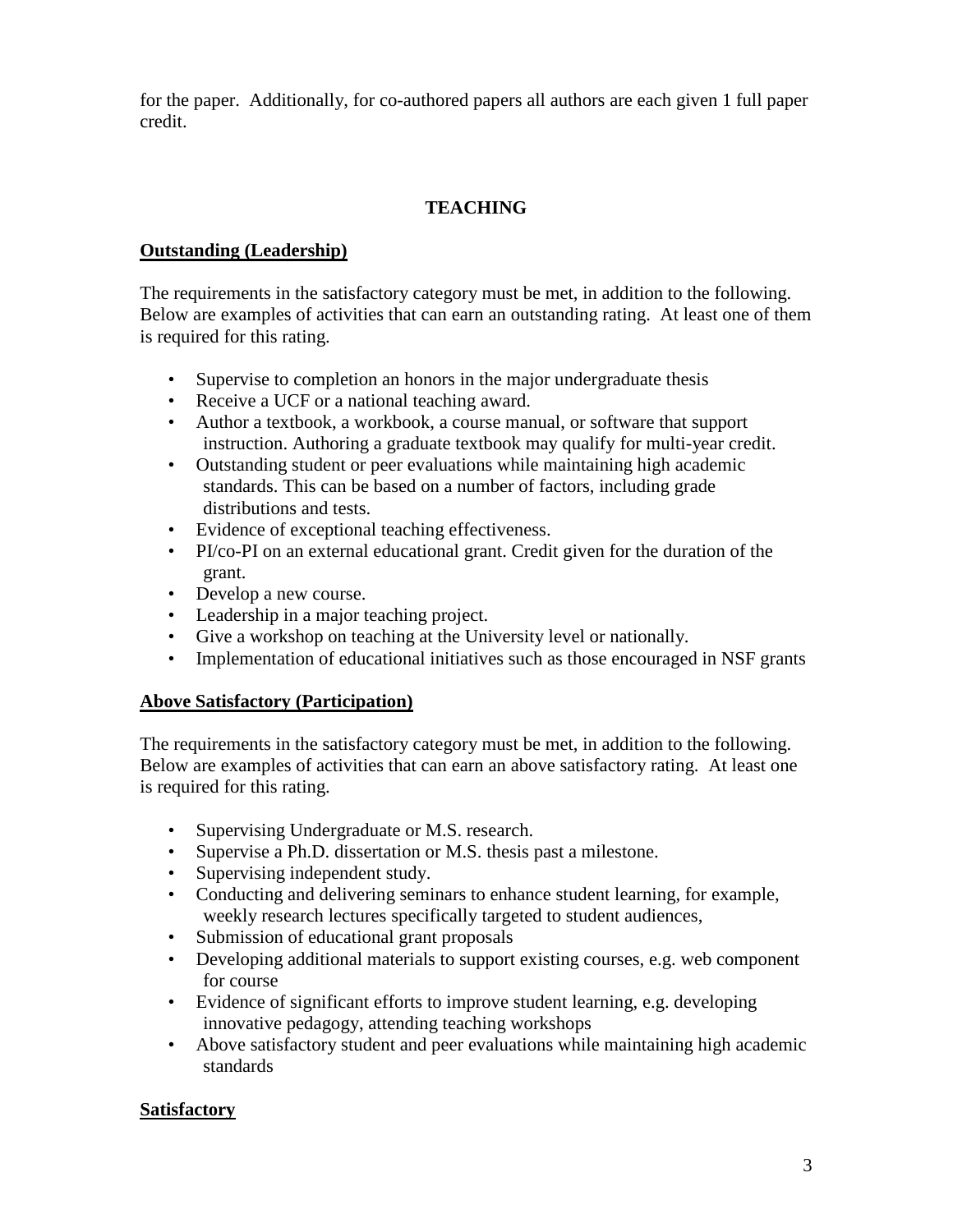A satisfactory rating in teaching requires achieving all of the following minimum standards:

- Teaches effectively with appropriate content, learning objectives, rigor, and pedagogical approaches.
- Meets classes on a regular basis as scheduled.
- Holds scheduled office hours.
- Replies in a timely fashion to student inquiries.
- Provides effective and accurate advisement when requested.
- Submits book orders on time as required by state legislation.
- Provides clear, detailed course syllabi that meet the university requirements.
- Provides regular evaluative feedback on student assignments.
- Meets with students during the final examination period in compliance with university regulations.
- Submits grades on time.

# **Conditional**

• Does not meet the requirements for Satisfactory.

# **Unsatisfactory**

- Does not meet the requirements for Satisfactory for more than one year, or:
- Often cancels class, comes late, or cancels office hours.
- Negative impact on student learning, such as answering students' questions in an insulting way.
- Documented problems with teaching.
- Lack of willingness to teach courses based on departmental need.

# **RESEARCH**

As research varies greatly across the department, the following list is in the order of importance to earning high ratings in the research category.

- 1. Publications
	- Accepted papers in refereed journals or refereed conferences
	- Research monographs
	- Chapters in research monographs
	- Submitted refereed journal papers
- 2. Research Funding
	- Award of external funds as PI or co-PI
	- Expenditures on multiple-year federal grant as PI or co-PI counts in each of the years that the grant is funded, except for no-cost extension.
	- Award of internal funds as PI or co-PI
	- Award of an external graduate fellowship to one or more of the PI's students
	- Submission of grant proposal(s)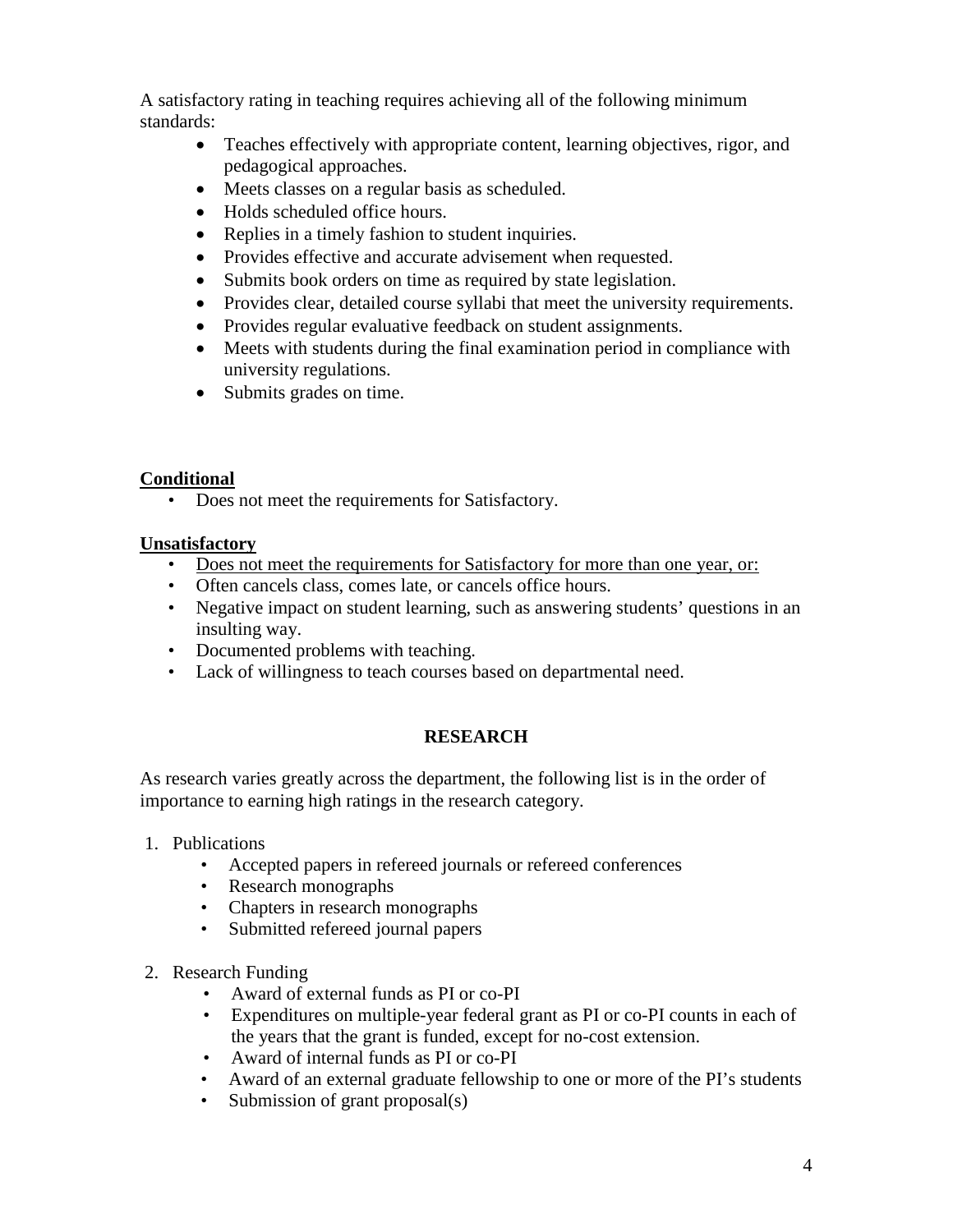- 3. Recognitions
	- National or international research awards
	- Best paper awards
	- Plenary speaker in national and international conferences
	- State/regional research awards
	- UCF research awards
	- Distinguished Visiting Researcher at Research I Institution or National Lab
	- Citation of works by other scholars
	- Patents
- 4. Lectures/Talks
	- Invited lectures in national/international conferences
	- Colloquium talks or seminars at other universities
	- Contributed talks in national/international conferences
	- Colloquium or seminar talks at UCF and at the Computer Science Division
	- Invited talks at local, national, or international companies
- 5. Interdisciplinary Research projects that cross departments and disciplines

| Rating             | Papers | Proposals                  |  |
|--------------------|--------|----------------------------|--|
| Satisfactory       |        | 2 submitted                |  |
| Above satisfactory |        | 1 active grant             |  |
| Outstanding        |        | Expenditure above division |  |
|                    |        | median                     |  |
| Outstanding        |        | 1 active grant             |  |

Examples for evaluating faculty research

Comments:

- 1. Above totals are cumulative for three-year rolling periods. The example ratings assume all of the indicated activities are demonstrated (for example, a Satisfactory rating could be achieved with 2 papers plus 2 submitted proposals).
- 2. Papers need to be published in good quality professional journals or conferences.
- 3. Talks need to be presented at major professional meetings, including colloquia at ranked departments, national labs, etc.
- 3.4.Expectations in research will be scaled by the faculty member's FTE assignment in research.

Performance that is less than satisfactory will be given a rating of Conditional in the first year and Unsatisfactory in subsequent years.

# **SERVICE**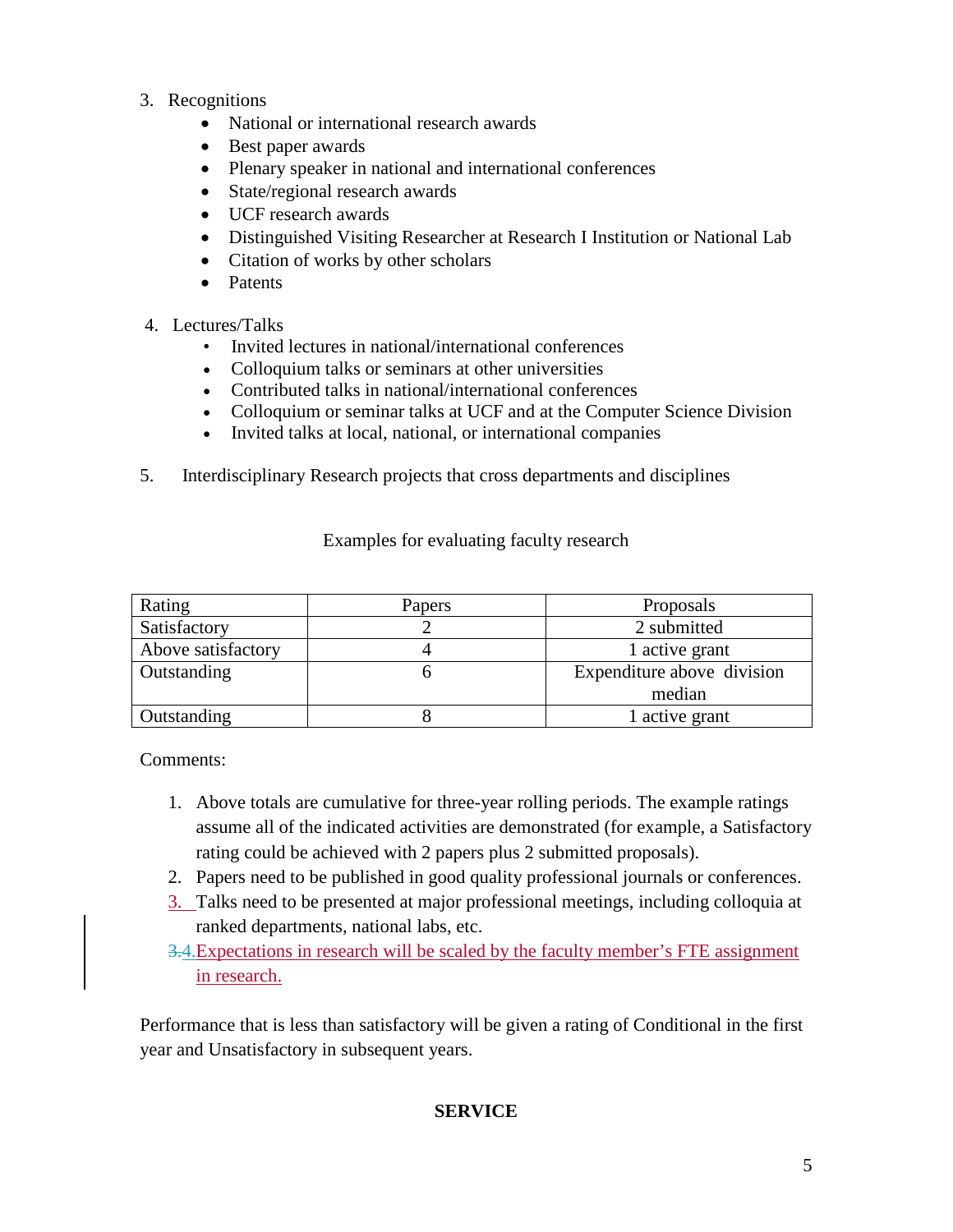All faculty are expected to participate in departmental events. The following are examples of activities that are considered in evaluating the service component.

#### Activities

- serving on department, college, and/or university committees or subcommittees chairing any committee
- serving in the faculty senate or in other faculty governance roles
- serving as a sponsor for student activities and/or groups
- mentoring junior faculty and teaching assistants
- recruiting students
- recruiting faculty
- activity in professional organizations in one's discipline
- development of relationships beneficial to UCF with industry and government agencies
- consulting for other universities, colleges, or primary or secondary schools
- serving on committees or boards for federal or state government agencies
- organizing conferences or symposia
- organizing activities that promote public awareness of one's discipline
- serving as editor of professional books and journals
- refereeing papers
- reviewing promotion documents or Ph.D. theses
- reviewing grant proposals at the international, national, state or local level
- sharing one's academic expertise in the local, state, or national community

#### Assessment

- administrative review of material presented in the annual report self-evaluation
- input from colleagues, university leaders, committee members or chairs
- awards and honors
- letters or certificates of public service
- recognition of service from school districts, K-12 teachers, K-12 students or parents

Examples for evaluating service

Ratings of Satisfactory or better require that a faculty member participate actively in any assigned departmental service responsibilities, in addition to the examples below.

#### **Outstanding (tenured)**

- 1. Serving in the faculty senate + organizing a conference + serving on a department committee.
- 2. Chairing a department committee + refereeing papers
- 3. Organizing a conference + serving on department or college committee
- 4. Serving as an editor of a professional journal + serving on department or college committee